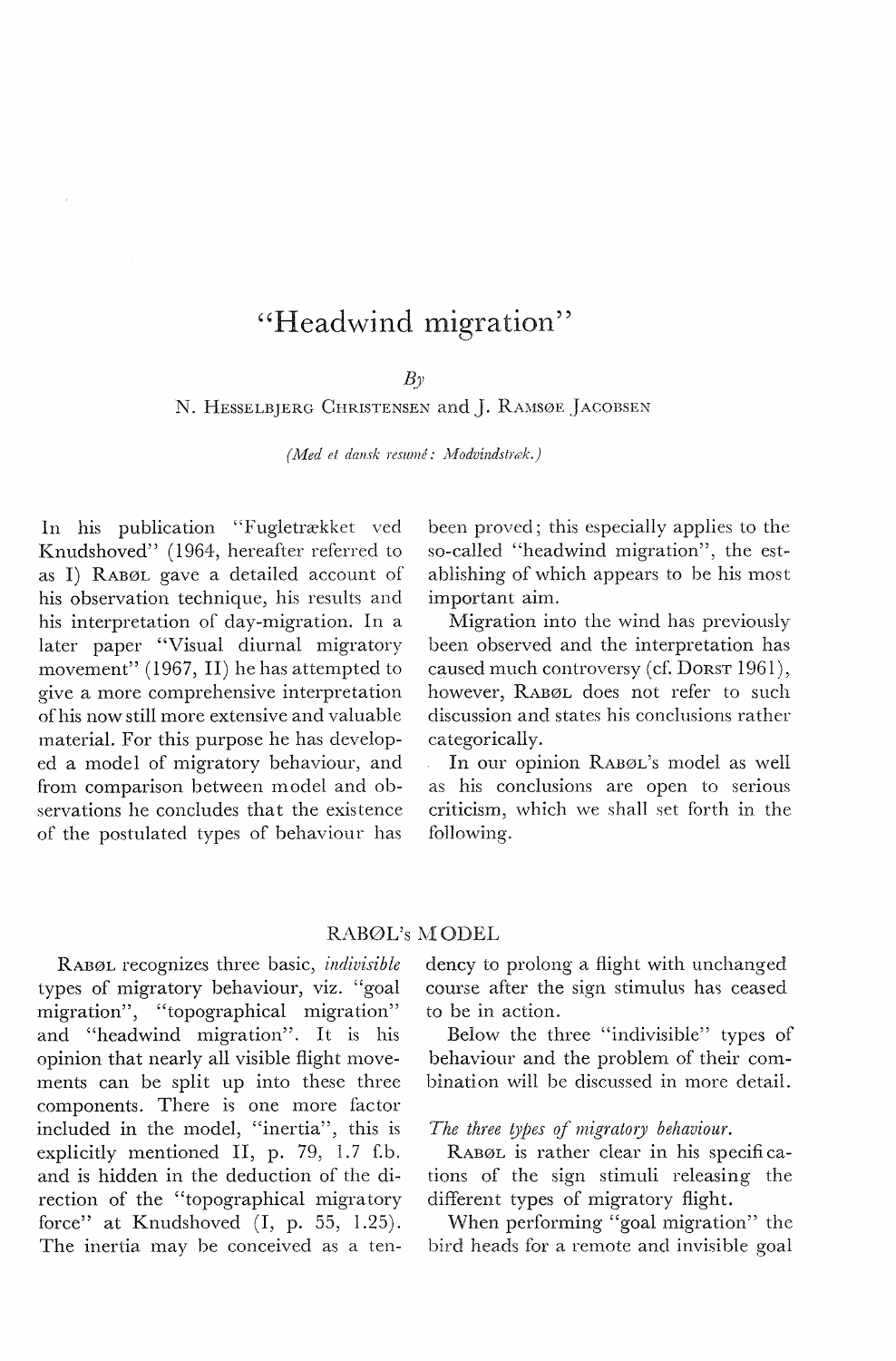<sup>I</sup>*y* <sup>I</sup>  $\begin{pmatrix} 1 & 1 \\ 1 & 1 \end{pmatrix}$ i *y* <sup>I</sup>  $\mathcal{I}$  $\begin{array}{ccc} \updownarrow & & \updownarrow \\ \updownarrow & & \downarrow \\ a & b & c \end{array}$  $\uparrow$   $\uparrow$ *a b* c

 $\uparrow$   $\uparrow$   $\uparrow$ 

Fig. 1. Flight in a fixed compass-direction ("goal migration"); *a* in calm weather, *b* in a crosswind, uncompensated, and *c* in a crosswind with compensation for drift.

*Fig. 1. Fuglens flugt i en fixeret retning ("måltræk"); a* i *vindstille, b i sidevind uden kompensation, c i sidevind med kompensation for af drift.* 

behind the horizon, the sign stimulus being "stars and sun", determining the direction towards the goal. RABØL points out that in a migrating population there is a considerable spreading of the individual instinctive compass directions, II fig. 2.

In fig. 1 are shown some situations relating to hirds flying in a fixed compass direction, in calm weather and in crosswind. Fig. 1 b shows the well-known phenomenon that a bird flying in a crosswind receives a lateral displacement (drift). It may compensate for such drift while flying by choosing a slightly different course, fig. I c. In this case its track will get the intended direction, but this situation corresponds to a combination of "goal migration" and intentional flight into the wind, not to the pure "goal migration".

The "topographical migration" is defined as flight towards a "topographical unit", which may be any prominent structure in the landscape, the simplest picture being that of a bird flying towards a small island. Such flight presupposes that the bird unceasingly maintains a course (heading) pointing towards the island, and if there is a wind the track will become curved, the heading tending to become more and more against the wind, cf. fig. 2 b. This is a consequence of simple physical laws. An analogous example, which may be more familiar to the reader, is a swimmer in a river heading for a pole fixed to the bottom; the swimmer's track will be quite similar to fig. 2 b. We are not concerned with the problem whether the bird (or the swimmer) could

 $\qquad \qquad \circledast$ ~ <sup>I</sup>  $\mathbf{I}$  $\mathbf{I}$  I is a set of  $\mathbf{I}$ I and its contribution of  $\Lambda$  and its contribution  $\Lambda$  $\frac{1}{2}$ I  $\begin{CD} \begin{picture}(40,10) \put(0,0){\line(1,0){10}} \put(15,0){\line(1,0){10}} \put(15,0){\line(1,0){10}} \put(15,0){\line(1,0){10}} \put(15,0){\line(1,0){10}} \put(15,0){\line(1,0){10}} \put(15,0){\line(1,0){10}} \put(15,0){\line(1,0){10}} \put(15,0){\line(1,0){10}} \put(15,0){\line(1,0){10}} \put(15,0){\line(1,0){10}} \put(15,0$  $\uparrow$ <sup>I</sup>J I I I I <sup>J</sup>I I  $\uparrow$  $\sum_{i=1}^{n}$  $\begin{array}{ccc} \begin{array}{ccc} \end{array} & \begin{array}{ccc} \end{array} & \begin{array}{ccc} \end{array} & \begin{array}{ccc} \end{array} & \begin{array}{ccc} \end{array} & \begin{array}{ccc} \end{array} & \begin{array}{ccc} \end{array} & \begin{array}{ccc} \end{array} & \begin{array}{ccc} \end{array} & \begin{array}{ccc} \end{array} & \begin{array}{ccc} \end{array} & \begin{array}{ccc} \end{array} & \begin{array}{ccc} \end{array} & \begin{array}{ccc} \end{array} & \begin{array}{ccc} \end{array} & \begin{array}{ccc} \end{array} & \begin{array}{$ i *V* <sup>~</sup><sup>I</sup> I *a b* c.

Fig. 2. Flight against a fixpoint ("topographical migration"); *a* in calm weather, *b* in a crosswind, uncompensated, and *c* in a crosswind with compensation for drift.

*F'ig. 2. Fuglens flugt imod et fixeret punkt {topografisk træk), a* i *vindstille, b i sidevind uden kompensation, c* i *sidevind med kompensation for afdrift.* 



 $\mathcal{I}$  is a set of  $\mathcal{I}$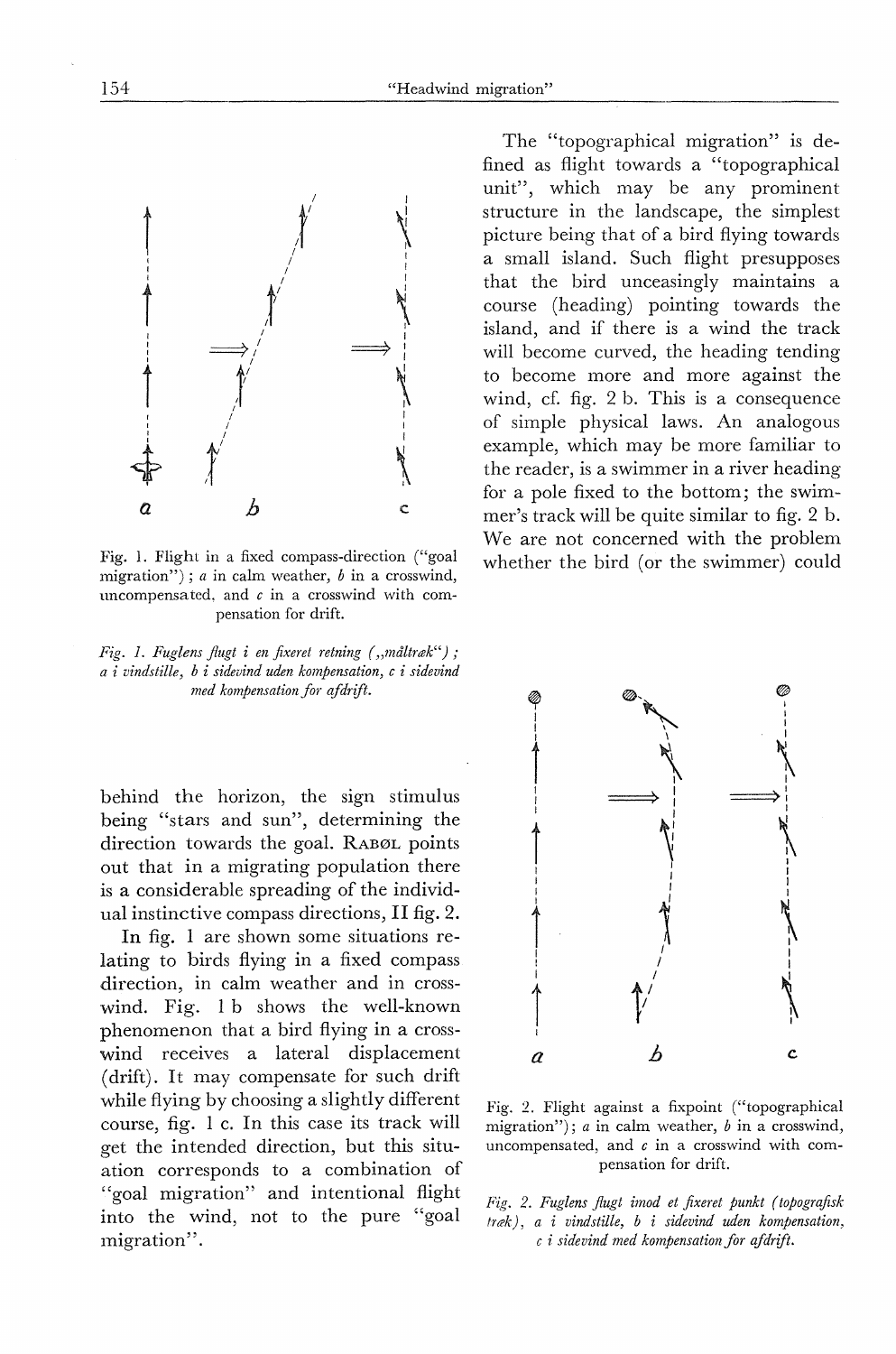proceed to the fixpoint along a straight track by compensation for the drift, cf. fig. 2 c, for in this case we would have a combination of intentional flight into the wind and "topographical migration", and not the latter in its pure form. We therefore conclude that "topographical migration against a point" leads to flight into the wind as shown in fig.  $2 b.*$ )

As to the "headwind migration" it should be noticed that RABØL maintains that flying birds determine the direction of wind through observation of the "movement" of the landscape (II, p. 77, 1. 9 f. b.), and the "headwind migration" is therefore a behaviour characterized by flight into the wind released by "moving" topography.

It is now evident that "headwind migration" is released by topographical units which are seen to move, but such topographical units which release a "topographical migration" will also "move", when there is a wind. Moreover, ''topographical migration" leads to flight against the wind. It is therefore hard to avoid the conclusion that RABØL's "topographical migration" and "headwind migration" are identical behaviours.

## *Combinations of behaviours*

In his first paper (I) RABØL made extensive use of vector-combinations of the three types of behaviour. In his last paper (II) he admits, however, that simple vector-combinations may not always be the correct approach (II, p. 86 1. 21). Nevertheless vector-combination has been used

in procuring the material in II fig. 4, and its interpretation in terms of the three proposed instinctive behaviours requires vector-resolution. The concept underlying this procedure is, that the actual flight direction of the individual bird is a resultant of the three "migratory forces", and hence that the "average migratory force" is the resultant of the three migratory forces taken for all the observed population of migrating birds (I p. 55). The average migratory force is derived from the observations by adding vectors, which represent the relative numbers of birds seen flying in each compass-direction. RABØL's II fig. 4, which demonstrates the variation of the direction of the "average migratory force" with the wind direction, forms a main "proof" for the existence of the "headwind migration", and it can therefore be concluded that at least one condition for this proof is uncertain see also II, p. 88.

A point which deserves further consideration is RABøL's concept that a behaviour of a bird can be described as a simultaneous combination of other "basic" behaviours. This idea of combinations is intimately connected with RABØL's migratory drive concept (II, p. 74). It is assumed here that the different types of migratory behaviour are all caused by one and the same drive, and such assumption would give some justification for combination of the different behaviours, because in reality there is only one behaviour ("motor pattern") and the combination is a combination of the stimuli. However, there are several objections to be made against RABØL's concept. Firstly, the idea, that the drive is nondirected (fig. 1, II) is wrong, for it must be embodied in the bird itself, in what is called the instinct, how it shall react to a stimulus, not only that it shall react. This may, however, be a lapse on behalf of the author, but the peculiar consequence is, that one and the same migratory

<sup>\*)</sup> According to RABØL (II p. 83) the basic element in all kinds of topographical migration is attraction. We have restricted our consideration to the simplest case (attraction toward a single topographical unit) but we want to point out that the picture is different with the respect to crosswinddisplacement if flying hirds navigate by means of <sup>t</sup>wo or more "topographical units" as landmarks. In that case they may maintain a linear track.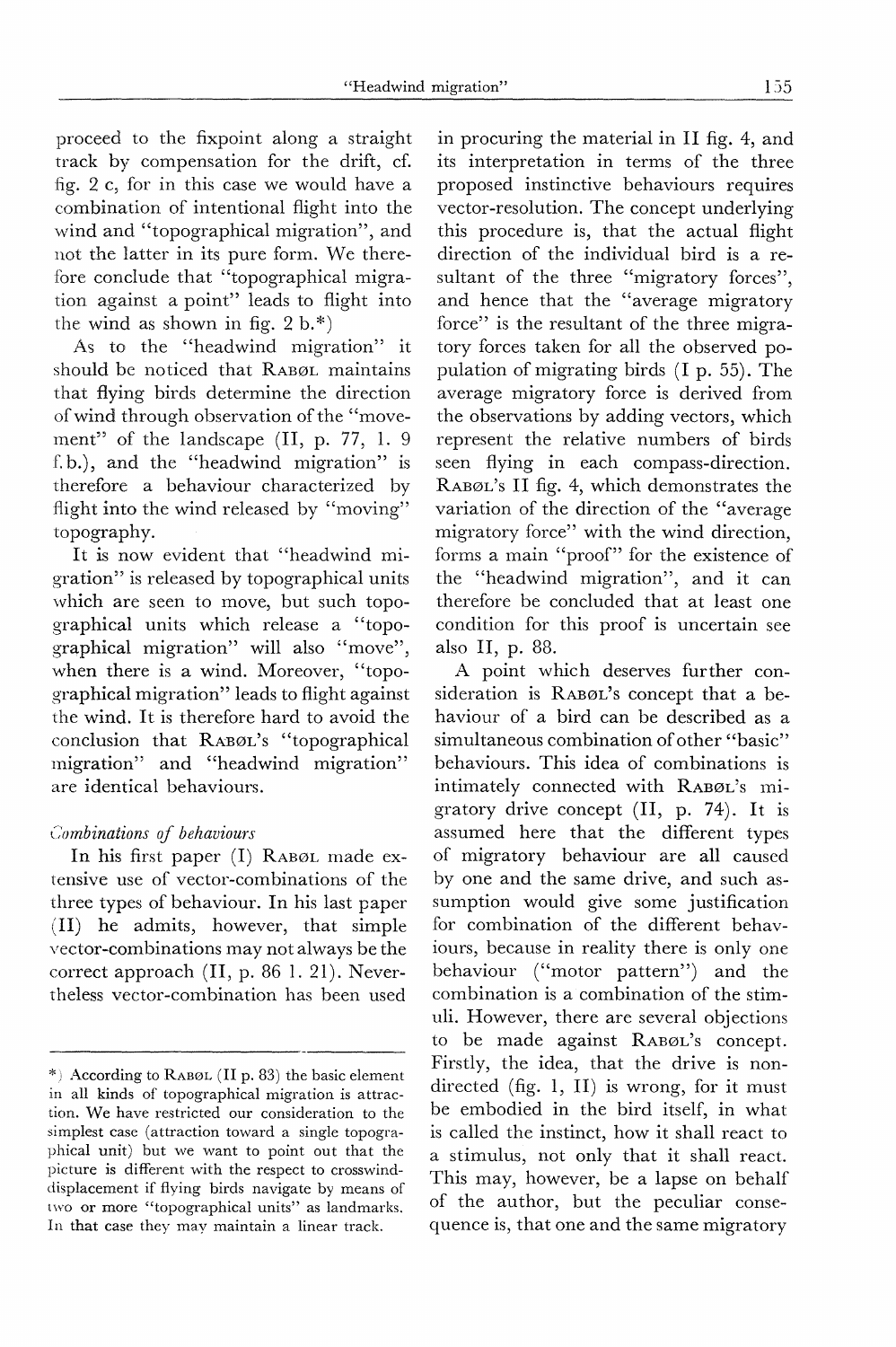drive becomes the mechanism, by which the bird reacts in different and characteristic ways on each of three stimuli. Secondly, the idea that the three sign stimuli "sun and stars", "topography" and "headwind" are equivalent with respect to the migratory drive, as they release the same drive, and as the size of the "migratory forces" only depends on the intensity level of the drive, is contradicted by the information (II p. 76 1. 18) that effects from weather conditions and landscape are reduced, when the migratory drive is strong, *i.e.* the sign stimuli are not equivalent at all intensities of the drive. This inconsistency would disappear by postulating the

existence of three "drives" of "instincts", corresponding to each of the different types of behaviour, but in that case it would be much more difficult to justify combinations of the instincts, because they are conflicting. As "instincts" are abstractions from behaviours and their relationship to certain stimuli, it is also logical to attribute each type of reactionpattern its own instinct.

While these remarks do not necessarily show that RABØL's interpretation of his fig. 4 is wrong, it would appear that its value as a "proof" of the "headwind migration" is highly dubious.

### RABØL's CONCLUSIONS

Since RABØL's model is inconsistent, it is of little value to compare it directly with observation data. It is possible, however to maintain the idea of an intentional flight into the wind, different from the "topographical migration", by postulating another sign stimulus for the release of the "headwind migration". Atmospheric turbulence has been suggested previously (NISBET 1955).

Although RABØL's interpretation of his observation data is not acceptable it remains to be explained that they (including his II fig. 4) in faet demonstrate a tendency to headwind flight. It is very likely that an amended model would appear to be consistent with the observation material. This does still not mean that the model is correct, unless all other conceivable explanations have been eliminated.

Already Emperor FRIEDRICH II (1194-1250) observed that birds flying headwind generally fly lower than birds flying downwind (STRESEMANN 1951). This observation has often been confirmed more recently, but when stated in modern texts it is usually implied that a bird determines its flight-direction without regard to the wind-direction, but that it chooses its flight-altitude according to the winddirection relative to the flight-direction (cf. e.g. LACK 1960 p. 178 and 191). This would also be an obvious explanation, considering that the wind usually is stronger in great altitudes than in small altitudes.

RABØL assumes that there is a marked spreading in the directions of the goal migration within a given population of migrants (II fig. 2), and it therefore follows that at any locality and at any point of time, there are some migrants which happen to perform "goal migration" against the wind. Even if these are comparatively few, they may contribute disproportionately more to the visual migration than the more numerous migrants that have other standard directions, since the latter are less likely to be within visible range.

The phenomenon appears to create a background of headwind flight, which must be eleminated before an instinctivc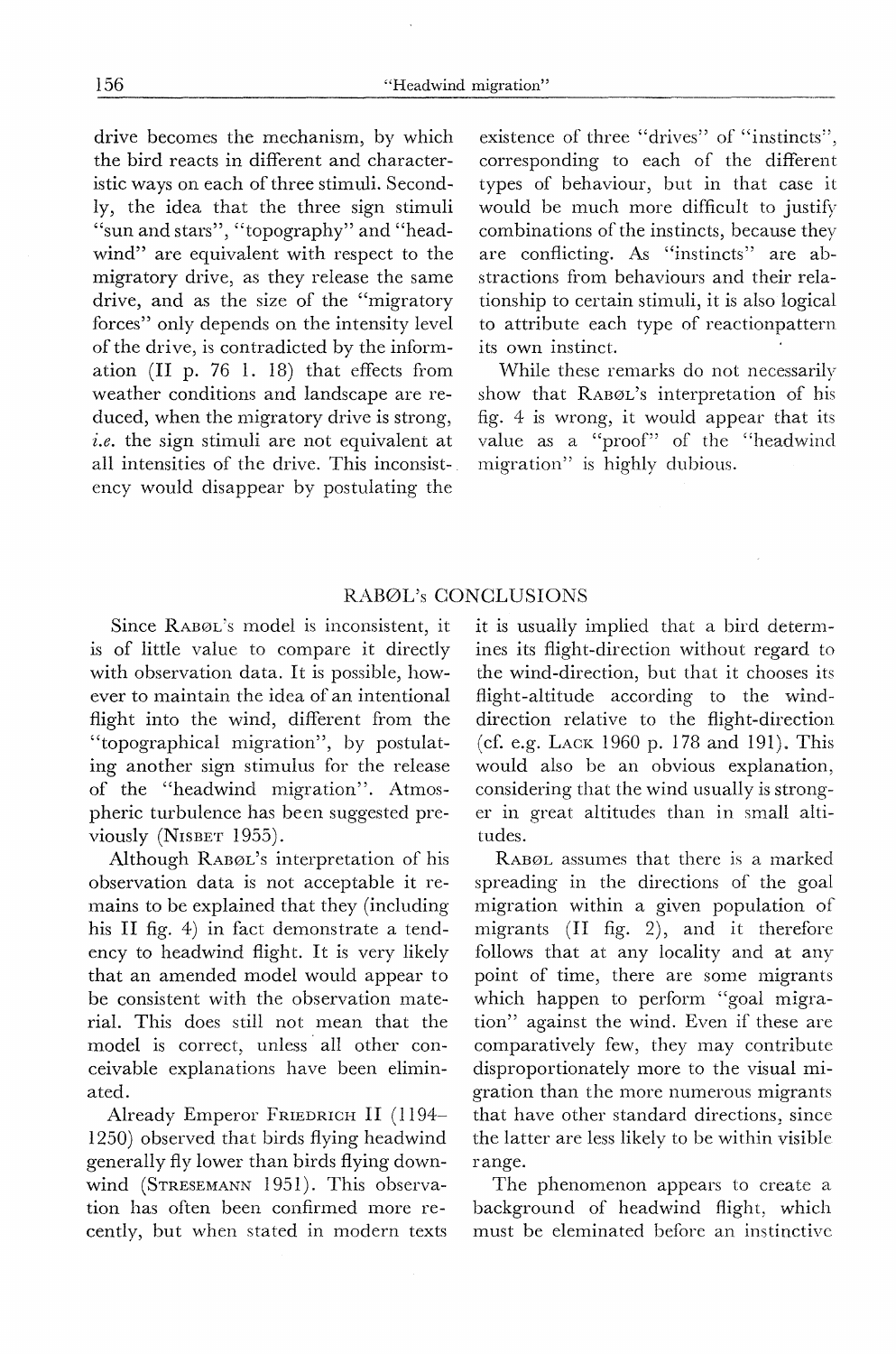"Headwind migration" 157

headwind migration can be isolated. It may be the sole and sufficient explanation for RABØL's inland observations of birds flying headwind. It may also yield the appropriate explanation of the leading line migration against the wind, assuming with RABØL that influences from the topography, in this case the "leading line effect", are strongest, when the birds fly low. Though he is aware of the principle (I p. 97) he does nqt mention that he has considered this possibility, and he makes no correction for the phenomenon. It is also difficult to see how it could be done.

RABØL will perhaps maintain that the phenomenon observed by FRIEDRICH II is interpreted in a new way in his concept of "headwind migration": "birds flying low fly against the wind" instead of "birds flying against the wind fly low" (cf. I p. 57). However, such new and less obvious interpretation does not deserve much attention as long as the old and more obvious one has not been shown to be insufficient or wrong.

There is the further complication in RABØL's observation material that the cases where "headwind migration" is most in evidence are from localities with a considerable "topographical migration". RABØL has realized that the birds may

approach the island of Hesselø in a headwind, cf. his II fig. 16 and fig. 2 b above, and he admits that this faet in combination with "inertia" may explain why the emigration from Hesselø mainly proceed headwind. However, he does not accept it as a full explanation, and he does not at all consider this possibility for Knudshoved, which is very similar to an island. One may also consider the possibility that there are small "topographical units'' on the island or peninsula to which the birds may react and therefore fly headwind when they are crossing such localities and are approaching the opposite coast. The observations at Teglværksskoven (II table 2) are likewise complicated by the faet that there is a small wood, a "topographical unit", right at the observation point.

It appears therefore that none of the author's observations are well suited for the isolation of the "headwind migration" because in each case it must be expected that a tendency to headwind flight manifests itself for some other reason than the instinctive "headwind migration". RABØL can therefore not conclude that such behaviour has been isolated (ascertained, *konstateret).* 

## DANSK RESUME

#### *1'1odvindstræk.*

I to afhandlinger her i tidsskriftet har RABØL ( 1964 og 1967, her kaldet I og II) forsøgt at fortolke variationerne i de flugtretninger, han har iagttaget under sine omfattende observationer af det synlige dagtræk, på grundlag af en modelforestilling om trækdriften, der antages at være ophav til tre instinktive trækadfærdsformer. De synlige dagtrækbevægelser betragtes som sammensat af disse tre adfærdsformer "måltræk", "topografisk træk" og "modvindstræk". Dertil kommer fænomenet *inerti,* hvorved forstås at fuglene har en tendens til at fastholde en flyveretning efter at det retningsgivende stimulus er ophørt at fungere. Hans hovedanliggende har været at argumentere for existensen af det instinktive modvindstræk, og han konkluderer at have isoleret denne adfærd. Medens de to andre adfærdsformer er almindeligt accepterede, har modvindstrækkets existens været genstand for tvivl og diskussion tidligere (jf. DoRsT 1961), hvad RABøL dog lader uomtalt. Såvel RA-BØLS model som hans argumenter for modvindstrækket forekommer os lidet tilfredsstillende og indbyder til de følgende kritiske kommentarer.

"Måltrækket" er rettet mod et fjernt og usynligt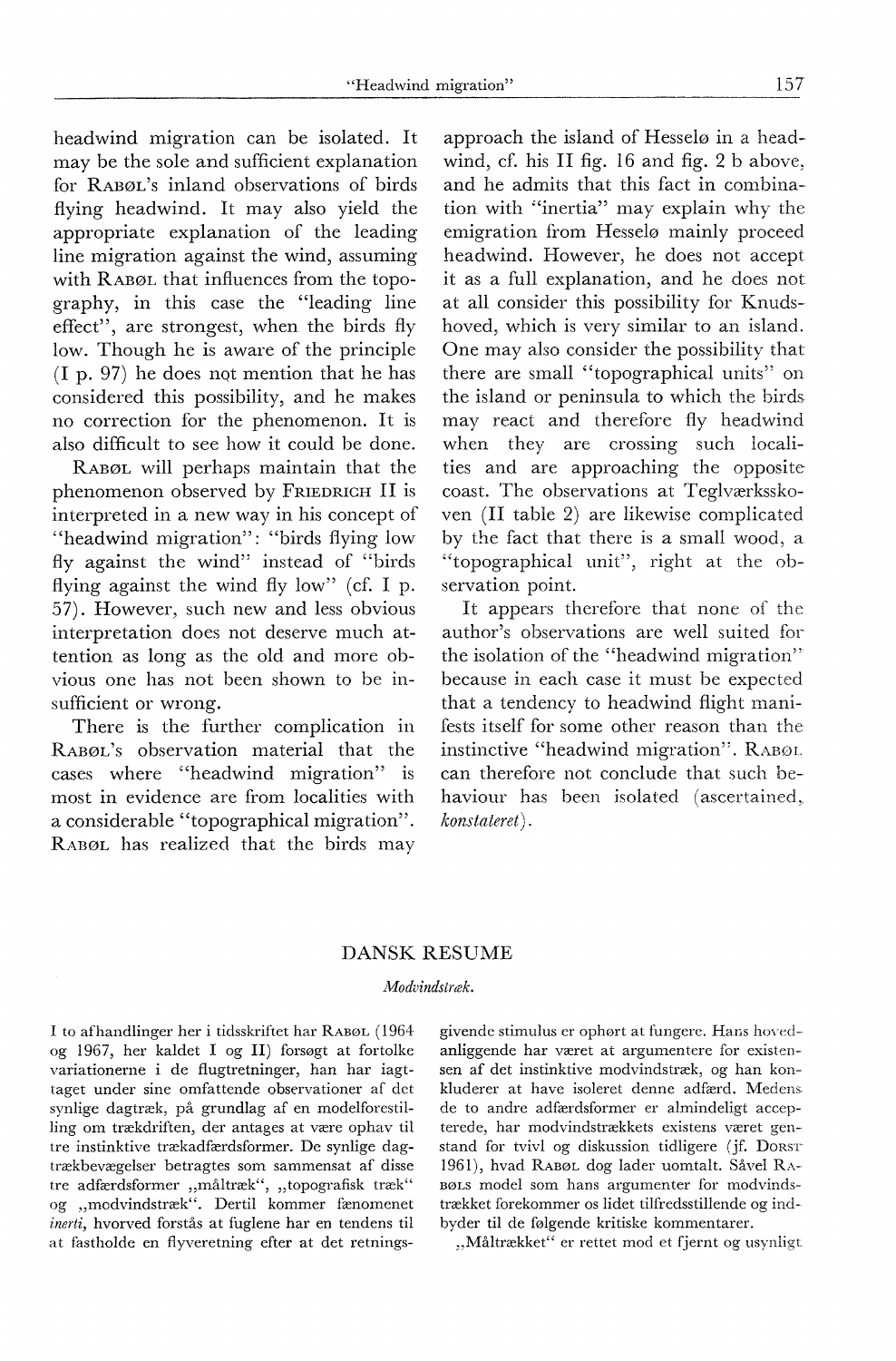mål, som fuglene orienterer sig imod ved hjælp af stjernehimmel og sol, der altså repræsenterer nøglestimulus for måltrækkets instinktive retningsvalg. RABØL påpeger, at i en given population af trækkende fugle, må man regne med en betydelig spredning på måltrækretningen (II fig. 2). Allerede kejser FRIEDRICH II (1194-1250) opdagede, at fugle der flyver mod vinden flyver lavere end fugle, der flyver med vinden, et fænomen der ofte er bekræftet i nyere tid og forstået således, at det er flyvehøjden, der repræsenterer fuglenes reaktion på vindens retning i forhold til deres flyveretning. Dette reaktionsmønster må i forbindelse med spredningen på måltrækretningen medføre, at der vil være en betydelig baggrund af måltrækkende fugle, der flyver mod vinden nær jorden, hvad der alene kan forklare RABØLS indlandsobservationer og meget vel også forklare ledelinietrækket i modvind, hvis man med RABØL antager, at topografiske stimuli, her ledelinien, særligt har indflydelse på lavtflyvende fugle. Selvom RABØL er bekendt med fænomenet, har han ikke taget højde herfor i sin analyse af materialet

"Topografisk træk" er træk, der er retningsbestemt af stimuli fra landskabet, "topografiske enheder", og det enkleste eksempel er en lille ø, som fuglene søger henimod. En sidevind vil medføre, at flugtruten for en fugl, der flyver mod et bestemt punkt bliver krummet således, at den bliver rettet mere og mere mod vinden (fig. 2 og II fig. 16). Rent topografisk træk indebærer altså en tendens til modvindsflugt. RABØL accepterer, at dette kan være en del af, men ikke hele forklaringen på modvindstrækket ved Hesselø, ligesom udtrækket i modvind også kun delvis forklares ved inerti. Han har imidlertid . slet ikke taget denne forklaringsmulighed i betragtning ved analysen af sine iagttagelser fra Knudshoved, der ligner en ø så meget, at det samme fænomen må antages at kunne spille en væsentlig rolle.

"Modvindstræk" er en instinktiv tendens til at flyve imod vinden. RABØL mener ikke, at fuglene kan bestemme vindretningen på anden måde end ved at iagttage landskabets bevægelse i forhold til luftruten og nøglestimulus for modvindstrækket er altså topografiske enheder, der bevæger sig. Topografiske enheder, der udløser "topografisk træk" vil imidlertid bevæge sig på tilsvarende måde, når det blæser, og da det som vist også indebærer en tendens til at flyve mod vinden, må man konkludere, at RABøLs to adfærdskategorier "topografisk træk" og "modvindstræk" ikke kan adskilles, og derfor er identiske.

Modvindstrækkategorien kunne dog opretholdes, hvis man antog et andet stimulus, f. eks. den atmosfæriske turbulens, som foreslået af N1sBET (1955).

RABØLS væsentligste bevisførelse for modvinds-

trækkets existens hviler på en analyse af Knudshovedtrækket, der for enkelte dage karakteriseres ved en gennemsnitstrækretning, der er retningen for en "gennemsnitstrækkraft", en vektor, der er udregnet på grundlag af observationerne, idet antallene af fugle, som er set flyve i de forskellige retninger adderes som vektorer. Ud fra den antagelse, at den enkelte fugls aktuelle flyveretning er en resultant af de tre postulerede "trækkræfter", d.v.s. instinkter til at flyve i de tre retninger svarende til "måltræk", "topografisk træk" og "modvindstræk", kan man tilsvarende antage, at gennemsnitstrækkraften er en resultant af summerne af de tre trækkræfter i hele den iagttagne population af trækkende fugle. Hvis stimulus for en af trækkræfterne varierer, skulle man kunne spore denne variation i gennemsnitstrækkraften. Dette er grundlaget for analysen i I, men i II har RABØL vedgået, at vektorkombinationer på instinkter eller adfærdsformer ikke altid er den rette vej, selvom han fastholder at en eller anden form for kombination må finde sted. II fig. 4 er ikke desto mindre en fremstilling af gennemsnitstrækretningens variation med vindretningen, og fortolkningen ud fra modellens instinktive adfærdsmønstre forudsætter det samme ræsonnement som i I. Fig. 4 repræsenterer det væsentligste "bevis" i II for modvindstrækkets existens, men forudsætningen for fortolkningen gælder ikke ubetinget.

Nu er det svært at se, at det er tilladelig at opfatte en fugls adfærd som værende sammensat af flere samtidig basale adfærdsformer. Ideen om sådanne kombinationer hænger nøje sammen med modellens forestilling om, at instinktet eller driften bag de tre adfærdsmønstre er et og det samme, trækdriften; adfærdsformerne er i grunden den samme adfærd, blot udløst og retningsbestemt af forskellige stimuli. Dette kunne synes at legitimere kombinationer, men modellen kan ikke accepteres uden videre. For det første er instinktet ikke retningsbestemt, stimulus alene bestemmer retningen (II fig. 1). Heroverfor må indvendes, at fuglens reaktionsmåde på et stimulus, her retningsvalget, er noget fuglen iboende, altså tilhørende det man kalder et instinkt, instinktet bestemmer ikke blot hvad der skal reageres på. For det andet er de tre stimuli "sol og stjerner", "topografiske enheder" og "modvind" ligestillede, for så vidt som de udløser det samme instinkt, ligesom størrelsen af "trækkraften" alene afhænger af driftens størrelse, af intensitetsniveauet; men dette modsiges af, at "topografisk træk" og "modvindstræk" undertrykkes, når driften er stor, - de tre stimuli er altså ikke ligestillede ved alle intensitetsniveauer af driften. Da "instinkter" er abstraktioner fra adfærd og disses eventuelt fastslåede relation til visse stimuli, ville det være logisk at antage et instinkt for hver type af adfærd, så meget mere, som de er tilknyttet hver sit